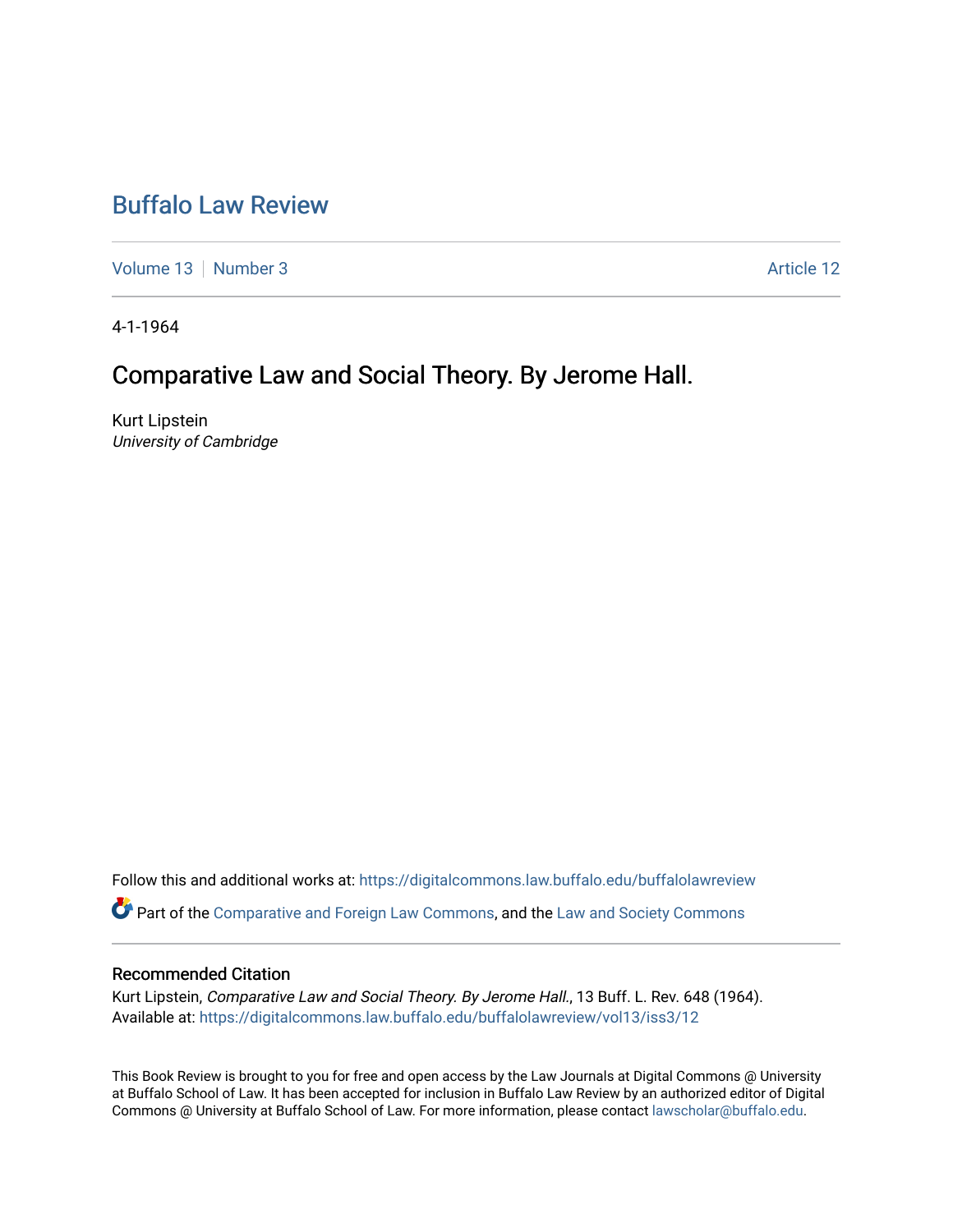### BOOK REVIEWS

COwARATIVE LAW **AND** SocIAl **THEoRY.** By Jerome Hall; Baton Rouge: Louisiana State University Press, 1963. Pp. 167. **\$5.00.**

Professor Jerome Hall, well known for his studies in criminal law and jurisprudence, turns his attention in the present volume to the place of comparative law in the field of legal and social studies. And the reader, who has made the study of foreign legal systems particularly his own, approaches a book by the author, which bears an exciting title, with a sense of great expectation. It is well known that lawyers, faced with the task of treating their own legal system as a part of sociology, have found it difficult to marshal the manifold perspectives in terms other than normative and are concerned with statutes, their interpretation, the role of case law, the filling of lacunae, with the growth of these rules in the past and with the formulation of new rules for the future. They have given little attention to the social forces which may influence the creation, the observance and the abrogation of rules. More particularly, they have left the task of generalization to the specialist, and Professor Hall, in this volume, contributes to jurisprudential thought in general when he discusses the concept of positive law, the relevance of sanctions, the concept of law for the purpose of jurisprudence, and advances a theory of positive law of his own **(p.** 78) which bears a certain existentialist flavour **(p.** 79), culminating in a plea for a clear distinction between the laws of the State and the social reality of law **(p.** 79). These observations need not be examined here, but they form the background of the discussion on the function and place of comparative legal studies.

The author takes as his starting point the assertion that comparative law is concerned with arid conceptualism, often produces results which are only of parochial significance and not infrequently appears in the form of enumerative tabulation. As his text he relies on the statement by Gutteridge that comparative law is only a method. As his object of attack he fastens on the claim of comparative lawyers that they are concerned with institutions and functions which he finds unsupported by their studies (p. 69). He asserts that the question: "What is comparative law?" may perhaps best be answered by outsiders; in so doing he could have relied on Gutteridge himself, who believed that comparative law may mean all things to all men.' For Professor Hall, who provides his own definition (p. 33), it is "a composite of social knowledge of positive law, distinguished by the fact that, in its general aspect, it is intermediate between the knowledge of particular laws and legal institutions on the one side, and the universal knowledge of them at the other extreme." The quest is for common legal concepts and common legal institutions (pp. 30, 59), for generalizations and trends (p. 37), significant trends and patterns of co-variation of variables (p. 40), "middle-range" social laws (pp. 40, 42, 47).

Professor Hall, as a student of jurisprudence, is, of course, at liberty to

**<sup>1.</sup> Comparative Law 26** *passim* **(2d ed. 1949).**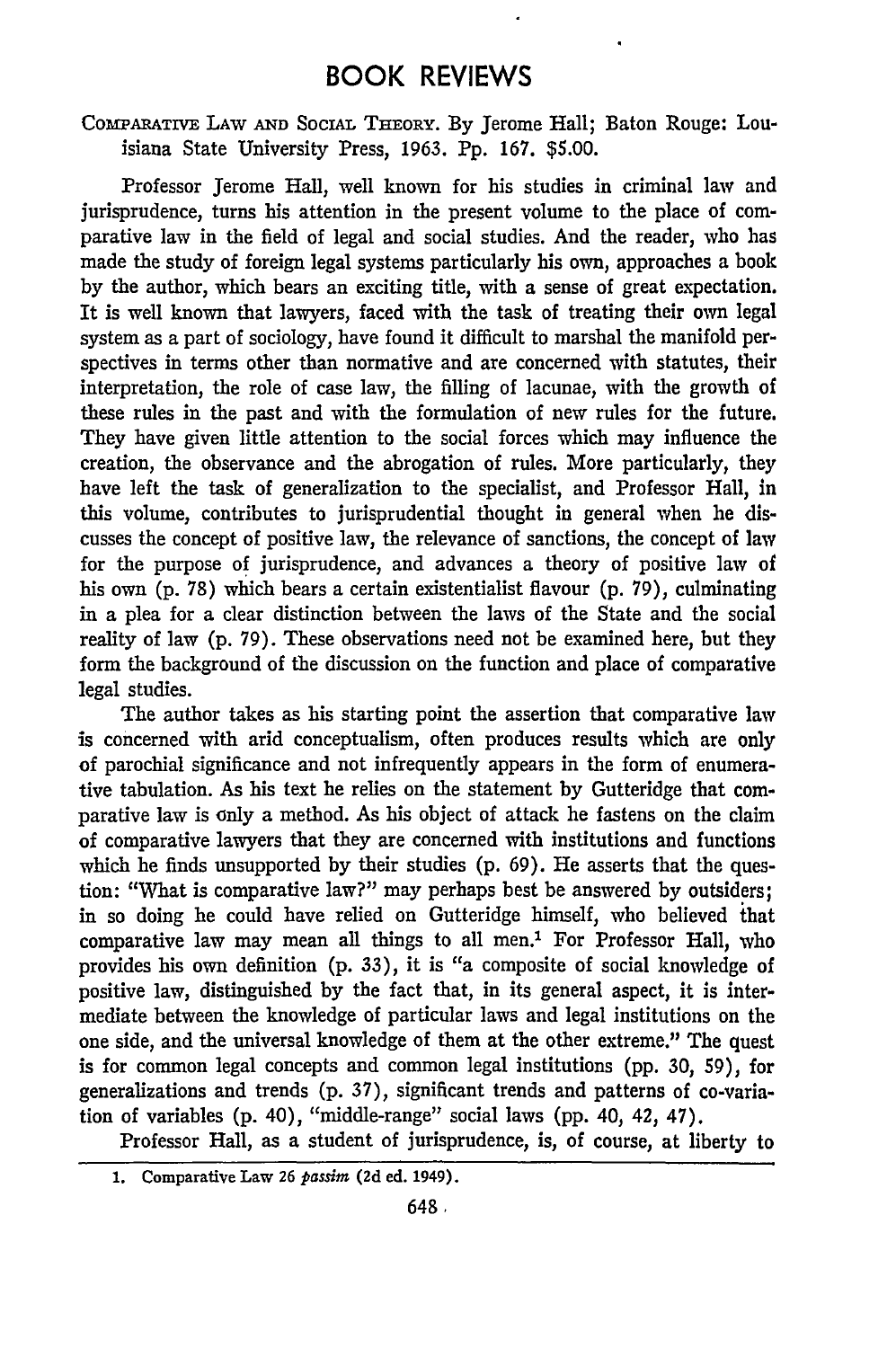define the use to which comparative law is to be put for the purpose of assisting the science of jurisprudence, and the insight that it may yield generalizations and trends on a limited scale, either in default or in support of universal knowledge of them, is to be welcomed, for it opens up new vistas for students of jurisprudence who only too often have been forced to rely on the narrow basis of their own law. Matters are different, however, when Professor Hall turns to charge students of comparative law with a lack of direction. As the reader turns the pages, he cannot avoid the feeling that the clock has been turned back to the year 1900, when ideas such as that of a *droit commun ligislatif* as a general pattern could be put forward as correctives of the excessive legal positivism of that period, and which themselves could claim the validity of positive law. However, much has happened during the intervening sixty years since the First Congress of Comparative Law met and since Roguin, Lehr and others wrote their purely descriptive works. Professor Hall dismisses the efforts of the last half century in a few contemptuous sentences without even mentioning the substance of some of the works, but alone the names of their authors, and without attempting any critical analysis of their contents. Instead he says: "When legal comparatists speak of placing legal rules in social contexts, the initially suggested image is . . . that of placing legal terms or ideas in social contexts. Little has been writen by them what this means or involves, or how it is to be employed to increase knowledge of law" (p. 86). Leaving aside the purely methodological aspects of this statement, the reader's mind turns immediately to such works as Vinding Kruse's *The Right of Property* (1939, 1953), Hedemann's *Die Fortschritte des Zivilrechts im XIX. Jahrhundert* (1910, 1930), Koschaker's *Europa und das Riimische Recht* (1947), Gorla's *11 contratto* (1954), and perhaps also to Esser's *Grundsatz und Norm in der richterlichen Fortbildung des Privatrechts* (1956).

Comparative lawyers not bent on jurisprudential investigations will cavil most with Professor Hall's authoritative requirement that their work should seek to establish limited generalizations somewhere between the knowledge of a particular positive law and law in general. Instead, they will be attracted by conceptual and technical differences, in order to examine how a particular social or economic need will be satisfied in the various systems. Professor Hall's. treatment of the trust may serve as an example. He says *".* **.** . the common concept in American and Continental law-is found among aggregates of rules of law. The common concept connotes the similarities. It defines a class" (p. 60). Now, the trust is unknown in continental Europe, ostensibly because divided ownership does not exist. Further examination shows that of the various types of trusts, the need for the charitable trust does not arise, given the existence of the *Stiftung* and having regard to the development of the *jondation,* both independent legal entities; that the family settlement received the death blow during the French revolution, to be revived to a limited extent;<sup>2</sup> that the institution

<sup>2.</sup> Code Civil arts. 896 *et seq.*, 1048 *et seq.* (France); Bürgerliches Gesetzbuc  $\llbracket \rrbracket$  2100 *et seq.* (Germany).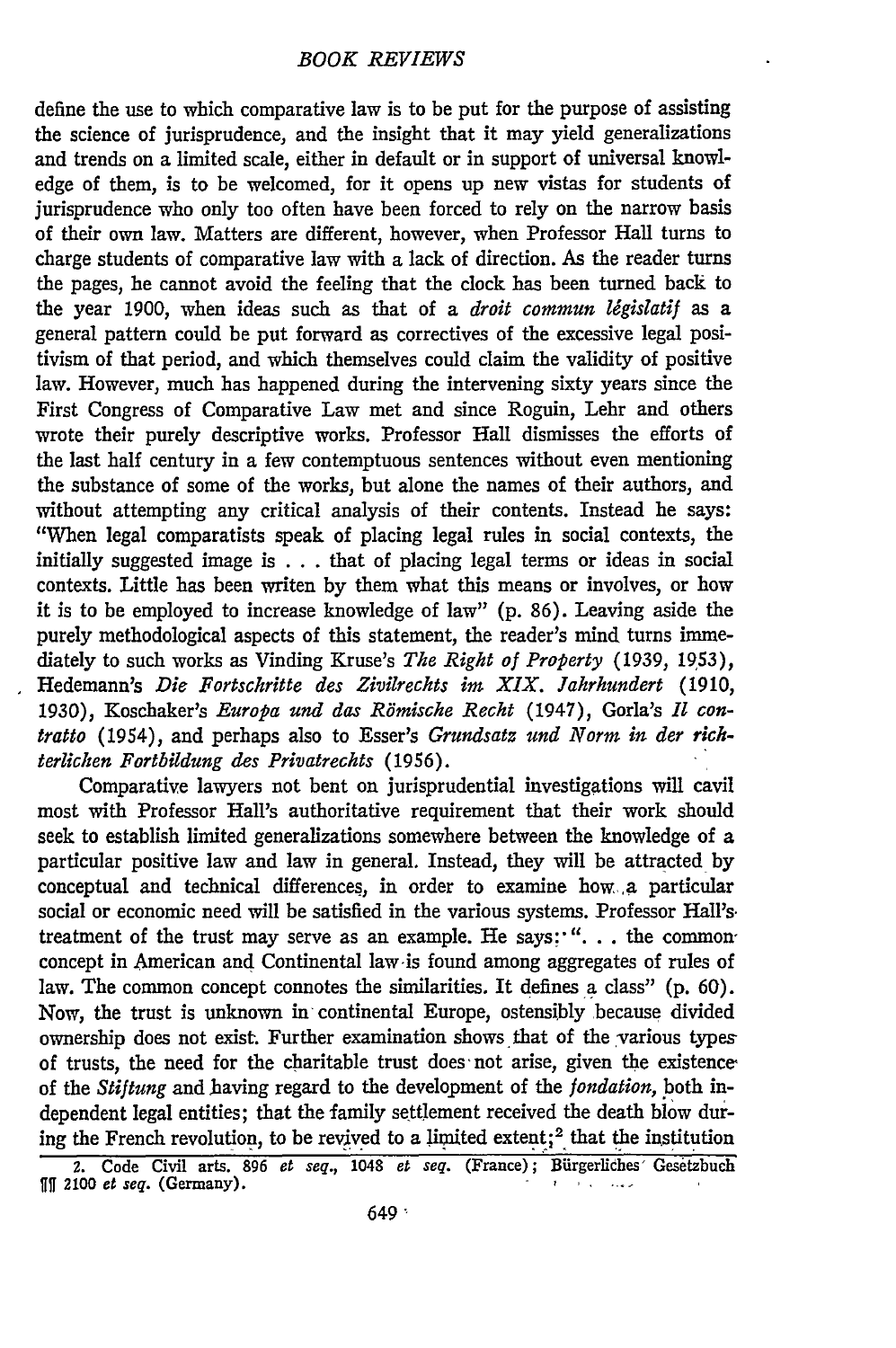of heirship excludes an intermediate owner, while the need for the creation of commercial trusts *inter vivos* is an unfulfilled desideratum. Upon further examination, it appears that it is not the *numerus clausus* of proprietary rights -the existence and justification of which invites an examination by itself-but the absence of the general concept of *subrogation réelle* (as Ryan has shown) which excludes the much needed introduction of the trust in civil law countries and which has perverted the nature of the trust, wherever attempts have been made to infiltrate it (as, for instance, in South Central America). Thus the aggregates of rules of law lead in different directions and the economic effects must differ too. To a limited extent, the security of contract as illustrated by the doctrines of frustration, *clausula rebus sic stantibus* and *impr6vision* may provide another example. This result is not, however, necessary, even where the rules of positive law diverge, as von Mehren's study on causa and consideration3 and this reviewer's article on *Protected Interests in the Law of Torts4 try* to show.

Diversity of concepts and institutions, not their convergence, stimulate the search for their functions and effects. For this reason the various attempts to classify legal systems in groups according to their origins, which the author criticises (p. 94), serves the limited purpose of indicating the spheres where divergencies are likely to be major or minor. For, while similarity promises the ready establishment of common patterns, the modern comparative lawyer will seek to ascertain the similarity or divergence of solutions resulting from different institutions and techniques. Naturally, this cannot be expected from a comparison of extremes: the Scandinavian matrimonial property regime with its peculiar effects at the time of the death of the predeceasing spouse cannot be placed into relationship with the regime of the Mitakshara Joint Family in Hindu law. The Soviet Russian institution of contract arbitration, which stresses the interest of the State in the conclusion and maintenance of contracts is on an altogether different plane from the interference of courts in commercial contracts in Western countries, and only the *richterliche Vertragshilfe* of an embattled National-socialist Germany offers a corresponding point of departure. However, a common denominator will be found lacking: here the interest of the State in the smooth operation of the economic plan, there the hardship suffered by the creditor (which only exists if there is a contract, while the Russian interference ,operates also in the pre-contractual phase) provides the motive and determines the result. At the same time, practical experience shows that within certain groups of systems, contrary to the assertion of the author, the bodies of law are significantly similar in all fields of what may be called "lawyers" law. This statement does not merely express an assumption as the author believes (p. 94). Its plausibility can be tested by reference to the studies on the

*<sup>3.</sup> Civil-Law Analogues to Consideration: An Exercise in Comparative Analysis,* **72 Harv. L.** Rev. **1009 (1959).**

**<sup>4. 1963</sup> Camb. L. 3. 85.**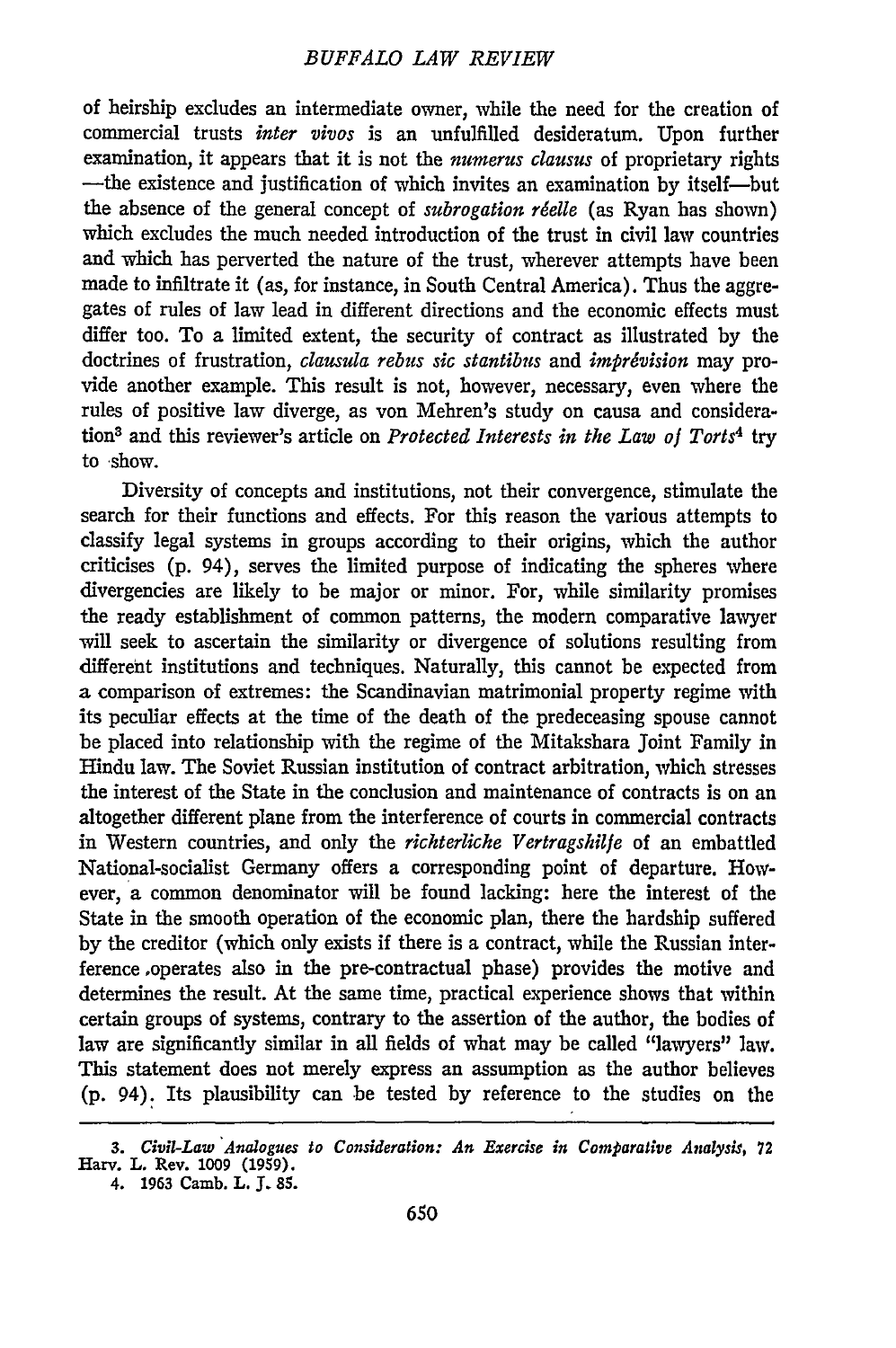reception of Swiss law in Turkey<sup>5</sup> and of English law in India.<sup>6</sup> These studies show that, except in the field of family law and succession, imported, imposed or copied legal systems tend to develop on similar lines. Popular reaction makes itself felt only in the sensitive areas mentioned above, and even then the force of popular opinion, as expressed in its conduct, only serves to stifle State law. In modern conditions, the *Volksgeist* does not exercise a creative force.

While comparative activities of the kind described hitherto will serve the better comprehension of the law with which the viewer is most familiar, they will also enable him to obtain an insight into the foreign system, the object of the comparison, beyond the formal structure of its rules. Intellectual curiosity and the wish for greater mutual understanding, the call for law reform, unification and international intercourse all stimulate comparative research, which may therefore be pure or impure in character. Incidentally, the author's belief (p. 45) that Gutteridge criticized unification as utopian must be rejected. Gutteridge as a founder member of the Rome Institute of Comparative Law, where he was particularly concerned with the unification of the law of sale of goods, and as an active participant in the Geneva Conference which produced a uniform European law of bills of exchange and cheques, was anxious to stress that extensive knowledge of one's own and of foreign law and its background as a whole, rather than a Benthamist approach, provides the greatest chance of success, given the resistance created by national susceptibilities and prejudices.

In its applied form, comparative law can and does fulfil practical functions, when questions of characterization arise in Private International Law, because the claim introduced into the court is presented in the light of foreign law. Examples abound; here a reference to the nature and function of consents to marry,<sup>7</sup> to claims by the owner of a Hungarian fideicommission,<sup>8</sup> or to *bona vacantia*,<sup>9</sup> must suffice. Closely related is the problem of transposition, substitution and adaptation of foreign law.'0 Recently the efforts of the United Nation's Economic Commission for Europe to draw up standard contracts for the sale of commodities and of machinery has led to intensive efforts to devise agreements which are both lawful and effective according to the laws of all European countries.<sup>11</sup>

As said before, the comparative lawyer is attracted by the diversity of concepts and institutions to search for their functions and effects in order to under-

*<sup>5.</sup>* **6 Annales** de **la Faculti** de **Droit d'** Istanbul **1-251 (1956). 6. 8 Revista del** Institute de derecho comparado **de** Barcelona **69-225 (1957).**

**<sup>7.</sup> See Dicey,** Conflict of Laws **50, 235 (7th ed. 1958). 8.** Betthyany v. Walford, **36 Ch. D. 269 (C. A. 1887).**

**<sup>9.</sup>** See 1954 Camb. L. **J.** 22.

**<sup>10.</sup>** For these problems, see Lewald, Rigles ginfrales des conflicts de lois, **69** Recueil

des Cours 5, 127-45 (1939).<br>11. See Some Problems of Non-Performance and Force Majeure in International Con-<br>11. See Some Problems of Non-Performance and Force Majeure in International Con-<br>12. Damages and Penal Clauses in *Continental Law,* **9** Intl **&** Comp. **L. Q. (1960).**